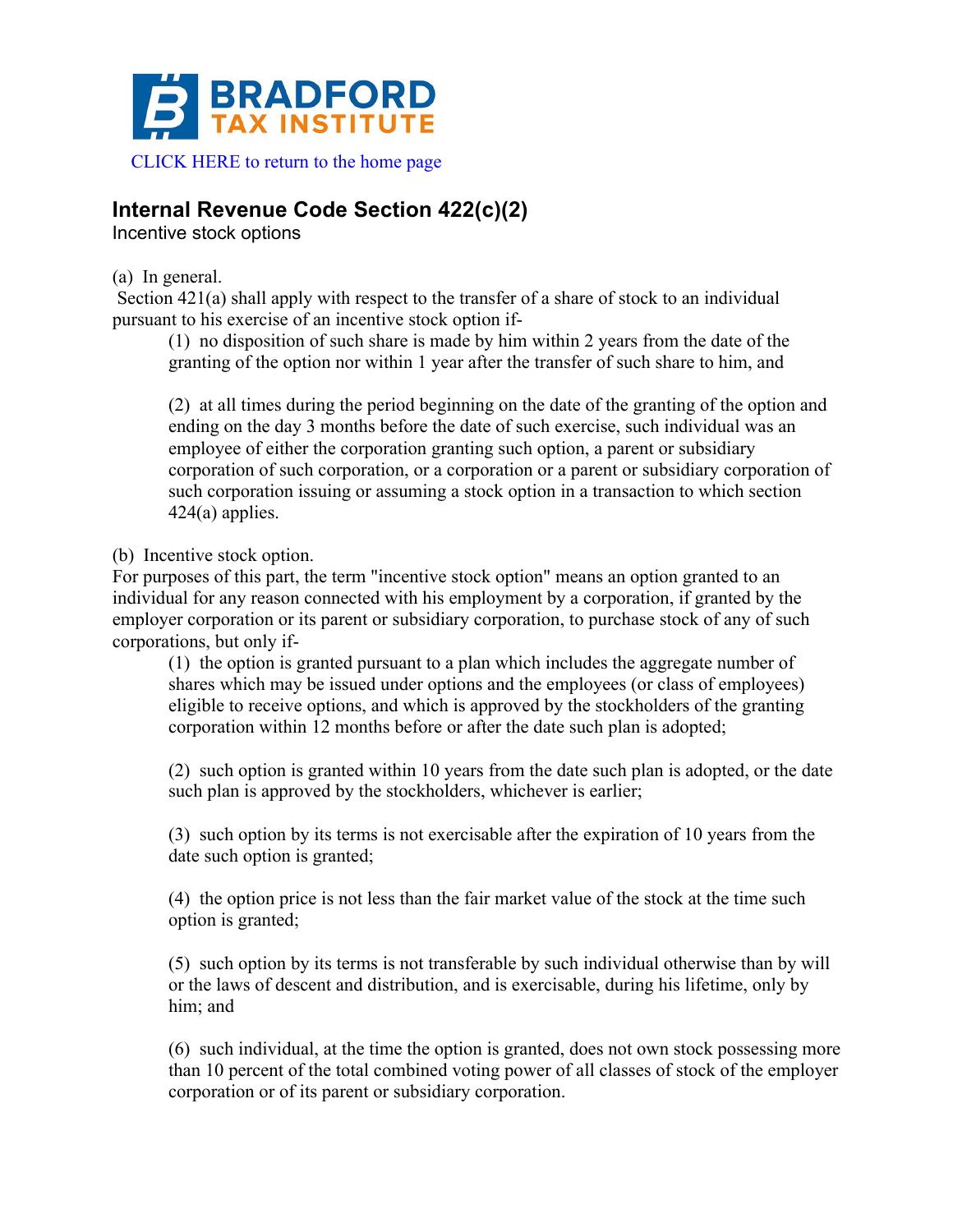Such term shall not include any option if (as of the time the option is granted) the terms of such option provide that it will not be treated as an incentive stock option. Such term shall not include any option if an election is made under section 83(i) with respect to the stock received in connection with the exercise of such option.

(c) Special rules.

(1) Good faith efforts to value stock.

If a share of stock is transferred pursuant to the exercise by an individual of an option which would fail to qualify as an incentive stock option under subsection (b) because there was a failure in an attempt, made in good faith, to meet the requirement of subsection  $(b)(4)$ , the requirement of subsection  $(b)(4)$  shall be considered to have been met. To the extent provided in regulations by the Secretary, a similar rule shall apply for purposes of subsection (d) .

(2) Certain disqualifying dispositions where amount realized is less than value at exercise.

If-

(A) an individual who has acquired a share of stock by the exercise of an incentive stock option makes a disposition of such share within either of the periods described in subsection (a)(1) , and

(B) such disposition is a sale or exchange with respect to which a loss (if sustained) would be recognized to such individual,

then the amount which is includible in the gross income of such individual, and the amount which is deductible from the income of his employer corporation, as compensation attributable to the exercise of such option shall not exceed the excess (if any) of the amount realized on such sale or exchange over the adjusted basis of such share.

(3) Certain transfers by insolvent individuals.

If an insolvent individual holds a share of stock acquired pursuant to his exercise of an incentive stock option, and if such share is transferred to a trustee, receiver, or other similar fiduciary in any proceeding under title 11 or any other similar insolvency proceeding, neither such transfer, nor any other transfer of such share for the benefit of his creditors in such proceeding, shall constitute a disposition of such share for purposes of subsection  $(a)(1)$ .

(4) Permissible provisions.

An option which meets the requirements of subsection (b) shall be treated as an incentive stock option even if-

(A) the employee may pay for the stock with stock of the corporation granting the option,

(B) the employee has a right to receive property at the time of exercise of the option, or